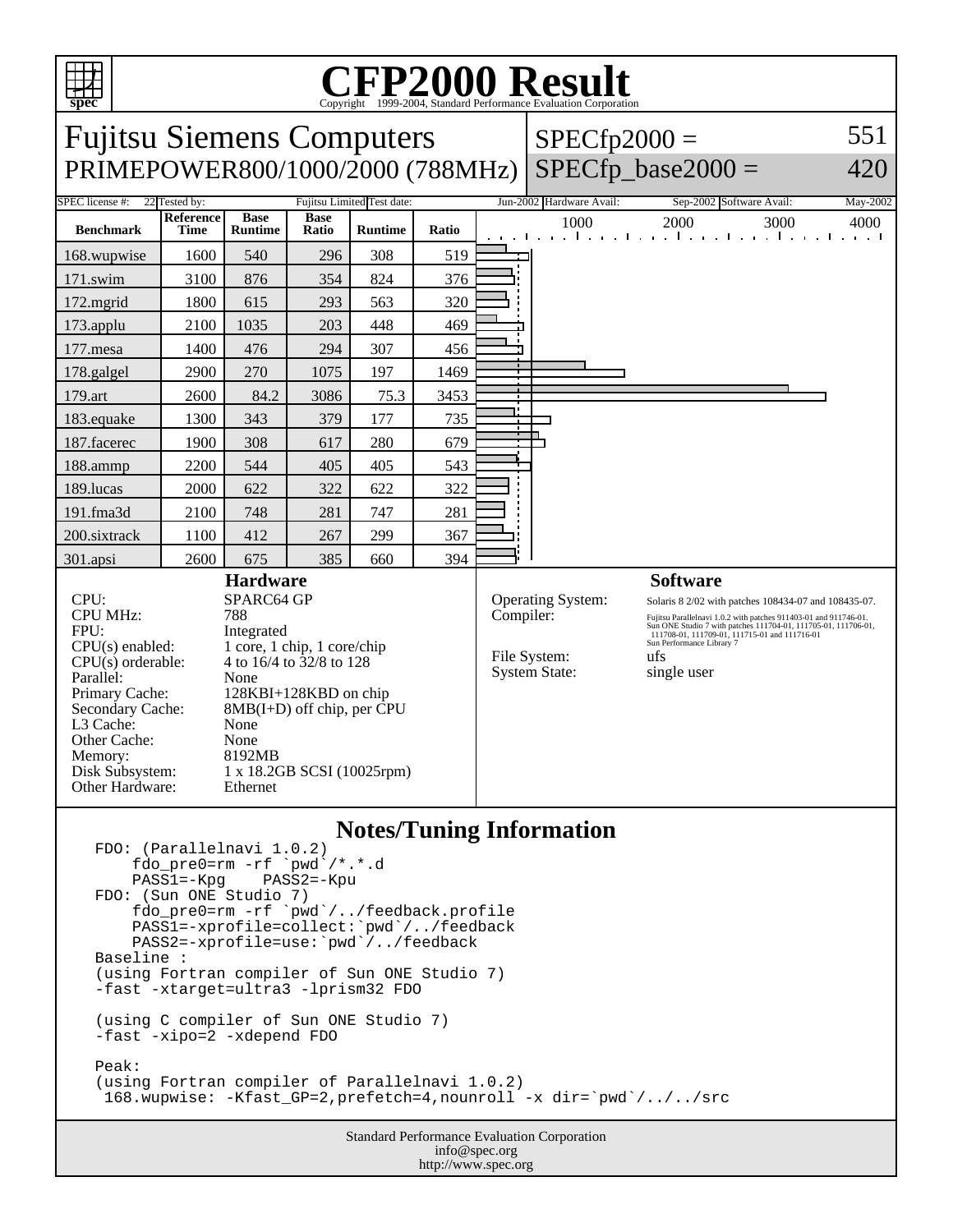

#### **CFP2000 Result** Copyright 1999-2004, Standard Performance Evaluation Corporation

Standard Performance Evaluation Corporation info@spec.org Fujitsu Siemens Computers PRIMEPOWER800/1000/2000 (788MHz)  $SPECfp2000 =$ SPECfp base2000  $=$ 551 420 SPEC license #: 22 Tested by: Fujitsu Limited Test date: Jun-2002 Hardware Avail: Sep-2002 Software Avail: May-2002 **Notes/Tuning Information (Continued)** -fs -lssl2mtfma FDO ONESTEP=yes 171.swim: -Kfast\_GP=2,GREG,preex,ilfunc,prefetch=3,largepage,commonpad=152,prefetch\_iteration=3,unroll=2,nogs,frecipro  $-04$   $-fs$  172.mgrid: -Kfast\_GP=2,preex,GREG,commonpad=144,unroll=3,largepage,prefetch=3  $-04$   $-fs$  178.galgel: -Kfast\_GP=2,GREG,largepage,preex,unroll=3,prefetch\_iteration=2,commonpad=24 -O4 -lssl2mtfma -fs FDO RM\_SOURCES=lapak.f90 200.sixtrack: -Kfast\_GP=2,GREG,noprefetch,unroll=4,largepage,frecipro -fs 301.apsi: -Kfast\_GP=2,GREG,preex,ilfunc,largepage,unroll=2 -O4 -fs (using FORTRAN77 compiler of Sun ONE Studio 7) 173.applu: -fast -xtarget=ultra3 -Qoption iropt -Adata\_access,-Mt7000,-Mm14000,-Mr40000,-Ma400,-whole -xregs=syst -Qoption iropt -Rscalarrep,-MR -Qoption cg -Qlp=1-av=192-fa=1 -Qoption f90comp -O3 -stackvar ONESTEP=yes (using FORTRAN90 compiler of Sun ONE Studio 7) 187.facerec: -fast -xarch=v9 FDO ONESTEP=yes 189.lucas: basepeak=1 191.fma3d: -fast -xarch=v8plusb -xcrossfile -stackvar -xdepend -xprefetch -Qoption cg -Qlp=1-av=256-t=3-fa=1 FDO ONESTEP=yes (using C compiler of Sun ONE Studio 7) 177.mesa: -fast -xtarget=ultra2 -xcrossfile -xrestrict -xalias\_level=strong -xregs=syst -Wc,-Qgsched-trace\_late=1,-Qgsched-trace\_spec\_load=1 -xarch=v8plus -W2,-Amemopt -xsafe=mem -dn FDO ONESTEP=yes 179.art: -fast -xtarget=ultra3 -xipo=2 -xalias\_level=strong -xregs=syst -dn FDO ONESTEP=yes 183.equake: -fast -xtarget=ultra3 -xalias\_level=std -xdepend -W2,-whole,-Amemopt:arrayloc,-crit -xprefetch -Wc,-Qms\_pipe-pref,-Qlp=1-av=256-t=4-fa=1-fl=1 -lprism32 -lmopt -lm FDO ONESTEP=yes 188.ammp: -fast -xtarget=ultra3 -xcrossfile -xrestrict -xalias\_level=strong -xdepend -xprefetch -Wc,-Qiselect-funcalign=64 -lprism32 FDO ONESTEP=yes Portability: (for Sun ONE Studio 7) 178.galgel: -e -fixed (for Parallelnavi 1.0.2) 178.galgel: -Am -Fixed Note: System Tunables: (for /etc/system) consistent\_coloring=1, tune\_t\_fsflushr=86400, autoup=86400, shmsys:shminfo\_shmmax=1477846784, shmsys:shminfo\_shmmni=1024, shmsys:shminfo\_shmseg=1024,shminfo\_shmmin=1 (for /etc/opt/FJSVpnrm/lpg.conf) TSS=512M, SHMSEGSIZE=256M Shell Environments: LD\_LIBRARY\_PATH="/usr/lib:/opt/FD7/SUNWspro/lib/v8plusb:/opt/FD7/SUNWspro/prod/lib/v8plusb:/opt/FSUNf90/lib" LD\_LIBRARY\_PATH\_64="/usr/lib/64:/opt/FD7/SUNWspro/lib/v9:/opt/FD7/SUNWspro/prod/lib/v9" PRISM\_HEAP=268435456 PRISM\_MODE=2 Feedback directed optimization was used for all baseline benchmarks and peak benchmarks except following peak benchmarks: 171.swim, 172.mgrid, 173.applu, 200.sixtrack.

http://www.spec.org